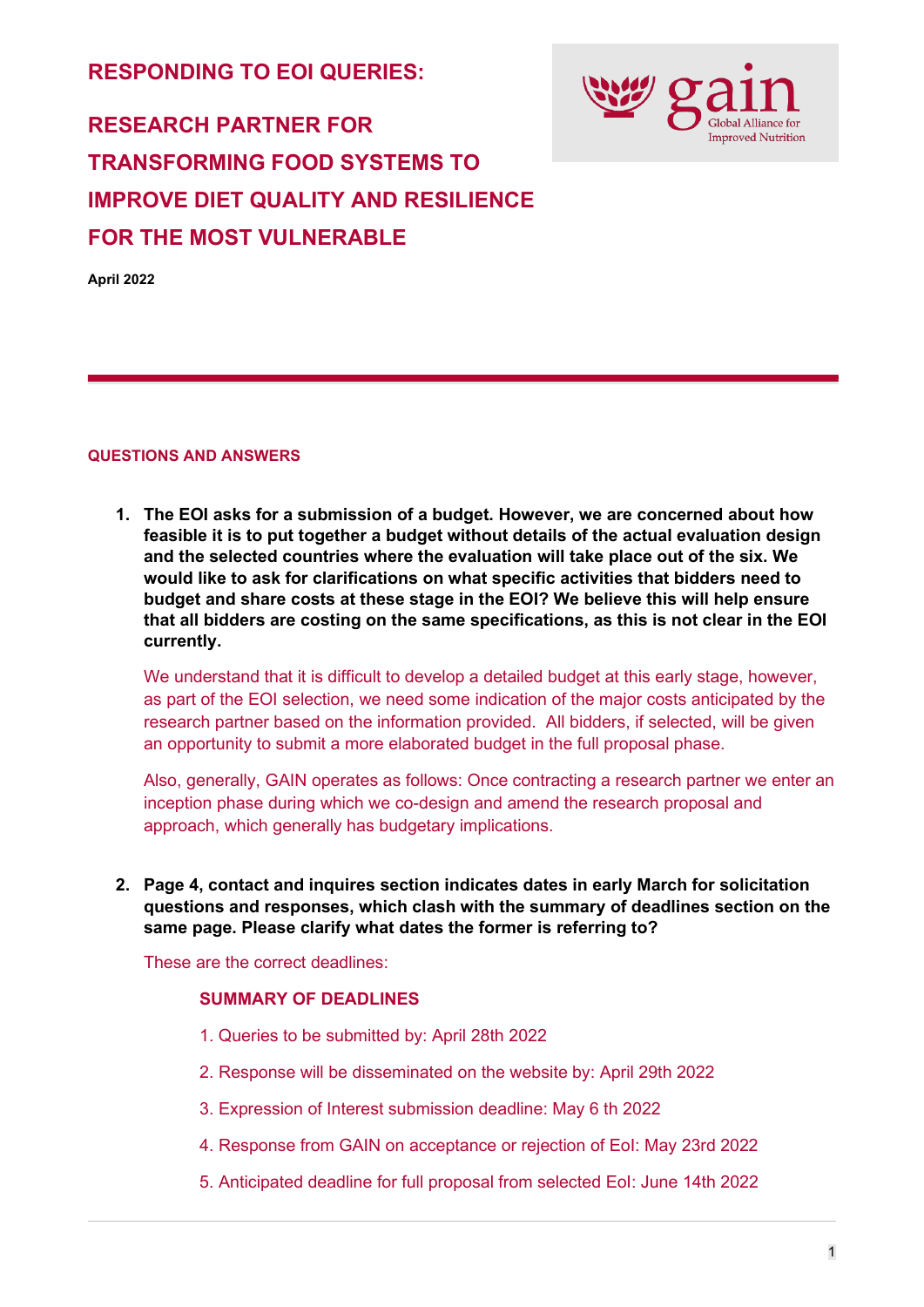

6. Anticipated award of contract: July 15th 2022

**3. Page 5, under the technical quality of proposal – the third bullet indicates a reference to Table 1 in the EOI. There is no table 1 in the EOI, so we are not clear what example we should use. Please clarify?**

These bullets should say:

- Example of detailed approach in 1 chosen country (Kenya, Ethiopia, Mozambique, Nigeria), drawing on the *nature of services as per the Scope of Work.*
- **4. Also given the 2 page limit for the EOI, we are a bit concerned whether there is sufficient space to address all points in the EOI and provide an example of a detailed approach in 1 chosen country.**

The page limit should be 4 pages. See details below:

For the expression of interest, we request a response of no more than **4 pages** (including 1 page for the financial justification) containing at least the following information:

1. Clear explanation of the bidder's understanding of the role of the proposed evaluation partner

2. Brief overview of proposed approach to meeting the 3 stated objectives

3. Overview of approach to working in collaboration with GAIN

4. Capacity statement outlining key proposed team members and overview of relevant experience

5. One page overview and justification of anticipated costs (excluding field data collection and costs to be borne by local partners)

**5. Are we correct in understanding that GAIN is seeking to publish papers and thought leadership around best-practice evaluation approaches for nutrition-focused programmes in addition to the country-level evaluations, rather than the peer reviewed papers being the country evaluations themselves?**

GAIN is seeking to publish both best-practice evaluation approaches as well as papers on evaluation findings. We anticipate that our research partner will assist with both types of publications. This is mentioned in bullets 4 and 5 of the objectives:

4. Lead, in collaboration with local research partners and GAIN, peer-reviewed papers on the findings of impact evaluations.

5. Identify opportunities for and lead in collaboration with GAIN peer-reviewed papers about evaluation frameworks, approaches, methods, and similar.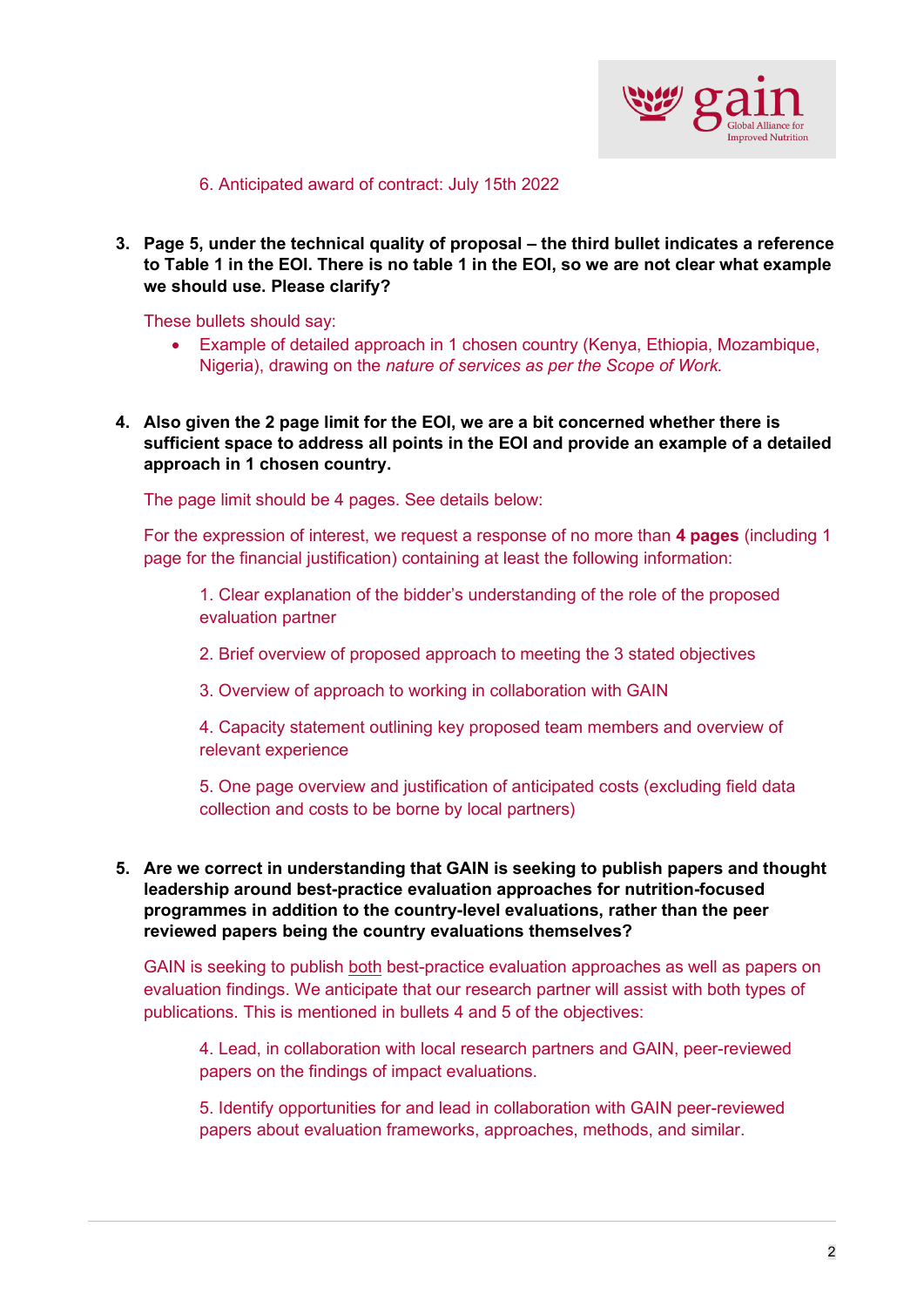

## **6. Are you interested in the partner assisting with research other than the impact evaluations?**

The **original research** undertaken by the evaluation partner will pertain to program evaluation, including impact evaluations, process evaluations, and other relevant approaches. Other outputs will have a methodological focus, advancing theory and practice related to food systems program evaluation. See also, responses to question 5. For example, it might be deemed necessary to conduct additional research, for example on methods and metrics needed for the impact evaluation, but these would be within the scope of work outlined in the RFP.

**7. What are you expecting in the overview of anticipated costs? Should this be a description of types of expected costs? It does not seem feasible at this stage to generate budget numbers without knowing the scope of the evaluation in each country.**

Refer to response in Question 1.

**8. The RFP seems to suggest that the evaluation partner will help with the commissioning of evaluations to local evaluation partners. How do you see the collaboration between the evaluation partner and the local evaluators after the evaluation has been commissioned? Will the evaluation partner work in close collaboration with the local partners in all aspects of the evaluation?**

The role of the evaluation partner would be to oversee and/or directly support the local evaluators on all aspects of the evaluation process from design through final reporting. It is also expected that the research partner will identify local partners for joint agreement on identification, **contract them directly and be accountable for their work**. This is essentially a quality control, accountability, and alignment approach across countries and evaluators. See details below as mentioned in the Scope of Work:

- Identify a local evaluation partner in each country context and support (together with GAIN) that partner to obtain all relevant ethical approvals, access and data collection permissions as appropriate, e.g., government approvals.
- Support the local partner in the development of study protocols (including literature review, detailed methodology and justification, sampling plan (where applicable), data analysis plan, and data collection tools) for review and approval by GAIN and manage and lead on cross-country research, where identified and applicable (including metaanalyses and reporting and publications).
- Support or oversee (as agreed with GAIN) all aspects of primary data collection, quality assurance, and data entry, cleaning, management and analyses conducted by local implementing partners.
- For primary data collected, ensure that GAIN receive raw and clean datasets, accompanying codebooks, and syntax and output of all data analyses. If quantitative data are collected, data documentation must be provided using Nesstar2.
- Work with local evaluation partners (aligned with pre-defined roles and responsibilities) to draft full reports, including literature review, methods, data collection activities, results and conclusions/recommendations.